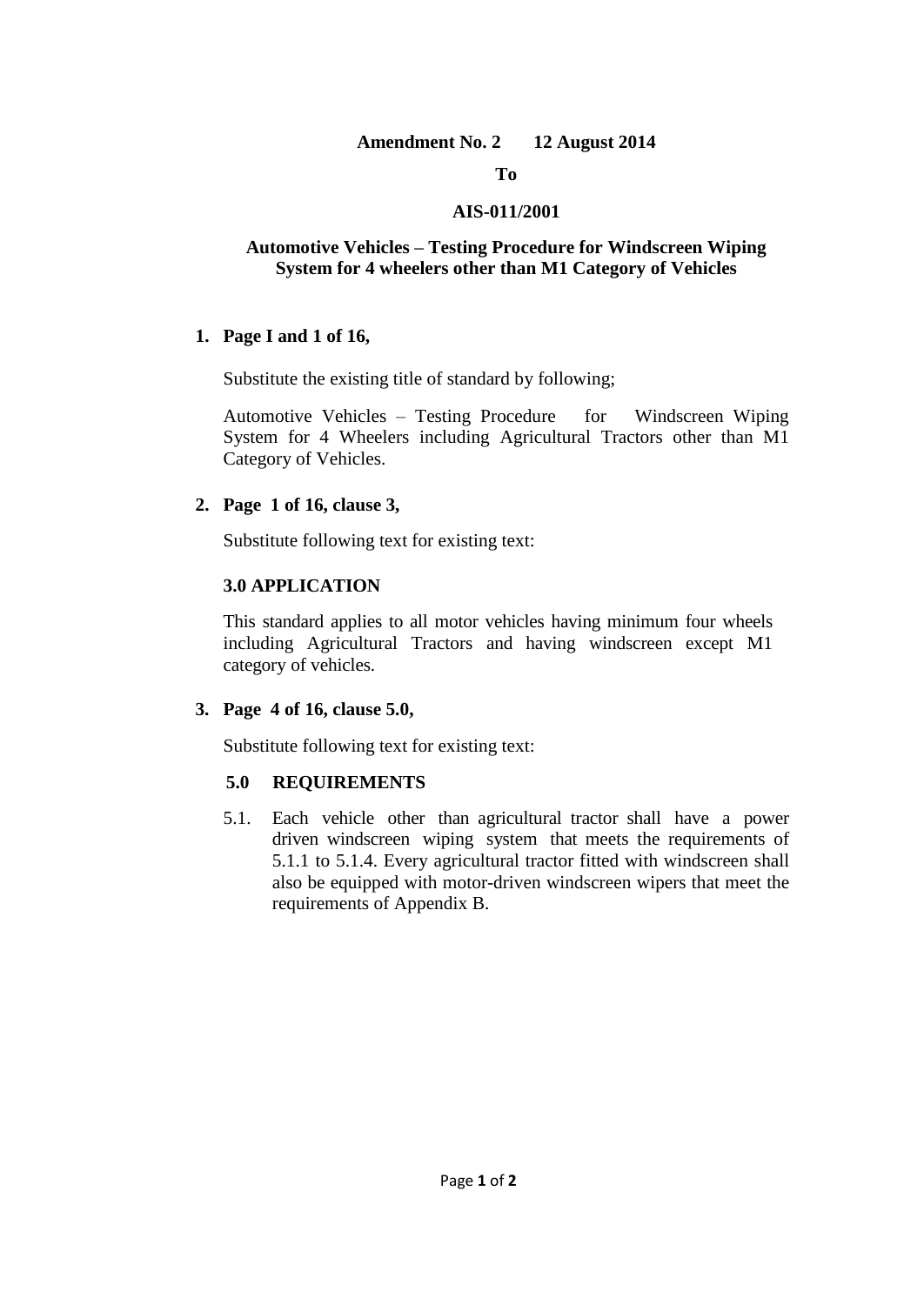#### **APPENDIX – B (See 5.1)**

#### **TEST REQUIREMENT AND PROCEDURES FOR WINDSCREEN WIPER FOR AGRICULTURAL TRACTORS**

#### **1.0 TEST REQUIREMENT**

- 1.1 The wiper system shall be capable of attaining the minimum operating frequency of 20 cycles per minute regardless of engine load and engine speed.
- 1.2 Tractors fitted with windscreens shall also be equipped with motor-driven windscreen wipers and the area swept by these wipers shall ensure an unobstructed forward view corresponding to a chord of the semi-circle of vision at least 9.5 m long within the sector of vision when conducting field of vision test in accordance with AIS-107.
- 1.3 "Windscreen wiper Blade" used for windscreen wiper system of agricultural tractors shall comply requirements specified in clause No. 5.2 AIS-011.

#### PRINTED BY

#### THE AUTOMOTIVE RESEARCH ASSOCIATION OF INDIA P. B. NO. 832, PUNE 411 004 ON BEHALF OF

#### AUTOMOTIVE INDUSTRY STANDARDS COMMITTEE UNDER

#### CENTRAL MOTOR VEHICLES RULES - TECHNICAL STANDING COMMITTEE SET-UP BY

#### MINISTRY OF ROAD TRANSPORT & HIGHWAYS (DEPARTMENT OF ROAD TRANSPORT & HIGHWAYS) GOVERNMENT OF INDIA

#### 12 August 2014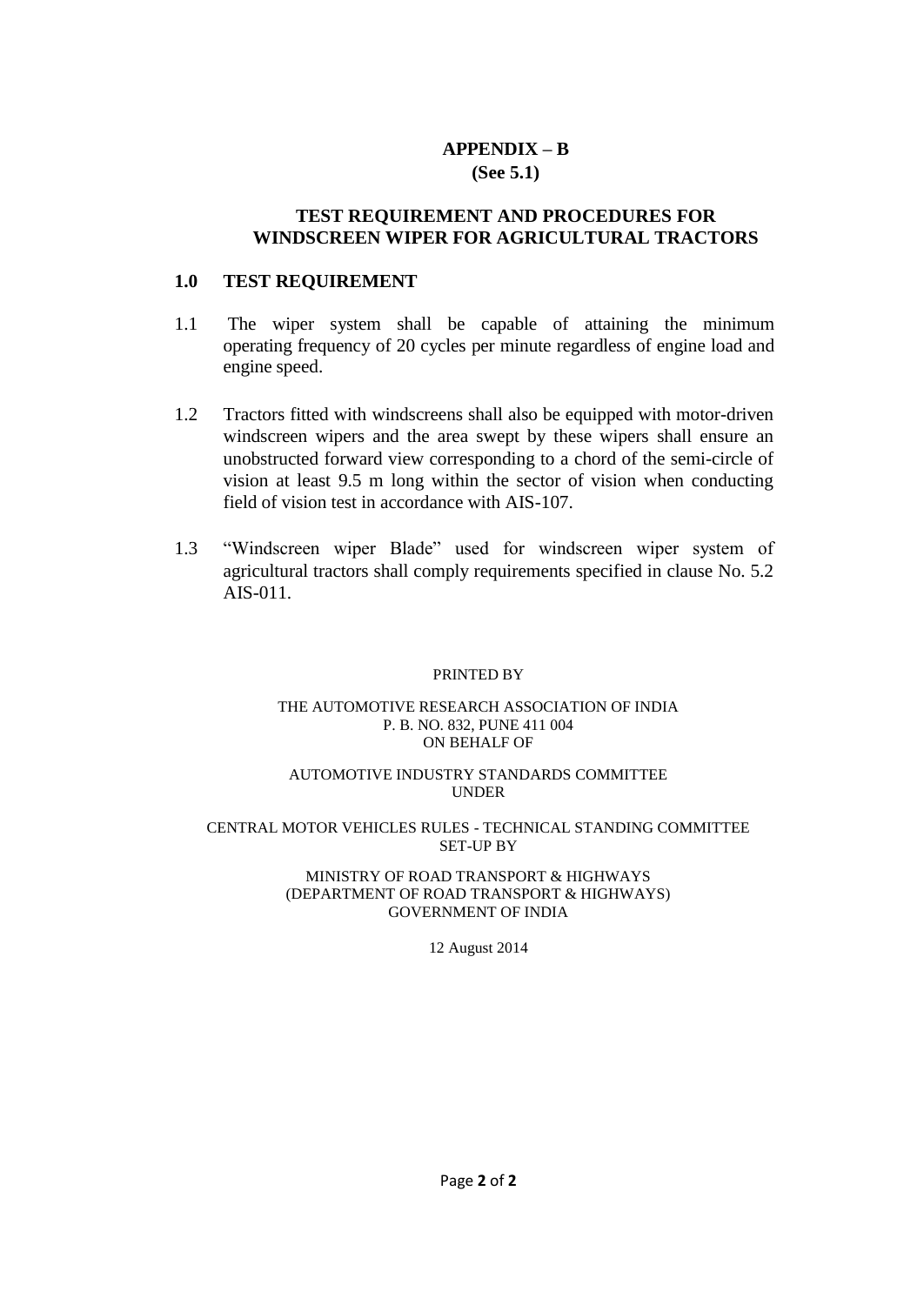#### **AMENDMENT NO. 1 TO AIS-011/2001**

# **Automotive Vehicles – Testing Procedure for Windscreen Wiping System for 4 wheelers other than M1 Category of Vehicles.**

1. Page no. 12, Table 1: Replace the existing column 1 " Classification" by following column :

| Classification                                                                                             |
|------------------------------------------------------------------------------------------------------------|
| Vehicles having GVW<br>exceeding 7500 kg.,<br>except M3 category<br>vehicles with full<br>forward control. |
| M3 category vehicles<br>with full forward control<br>and GVW exceeding<br>7500 kg.                         |
| Vehicles of category<br>M2, M3, N1 and N2<br>having GVW<br>not<br>exceeding 7500 kg.                       |

PRINTED BY:

THE AUTOMOTIVE RESEARCH ASSOCIATION OF INDIA P. B. NO. 832. PUNE 411 004

ON BEHALF OF : AUTOMOTIVE INDUSTRY STANDARDS COMMITTEE

UNDER CENTRAL MOTOR VEHICLE RULES - TECHNICAL STANDING COMMITTEE

> SET-UP BY MINISTRY OF ROAD TRANSPORT & HIGHWAYS GOVERNMENT OF INDIA

> > May 2004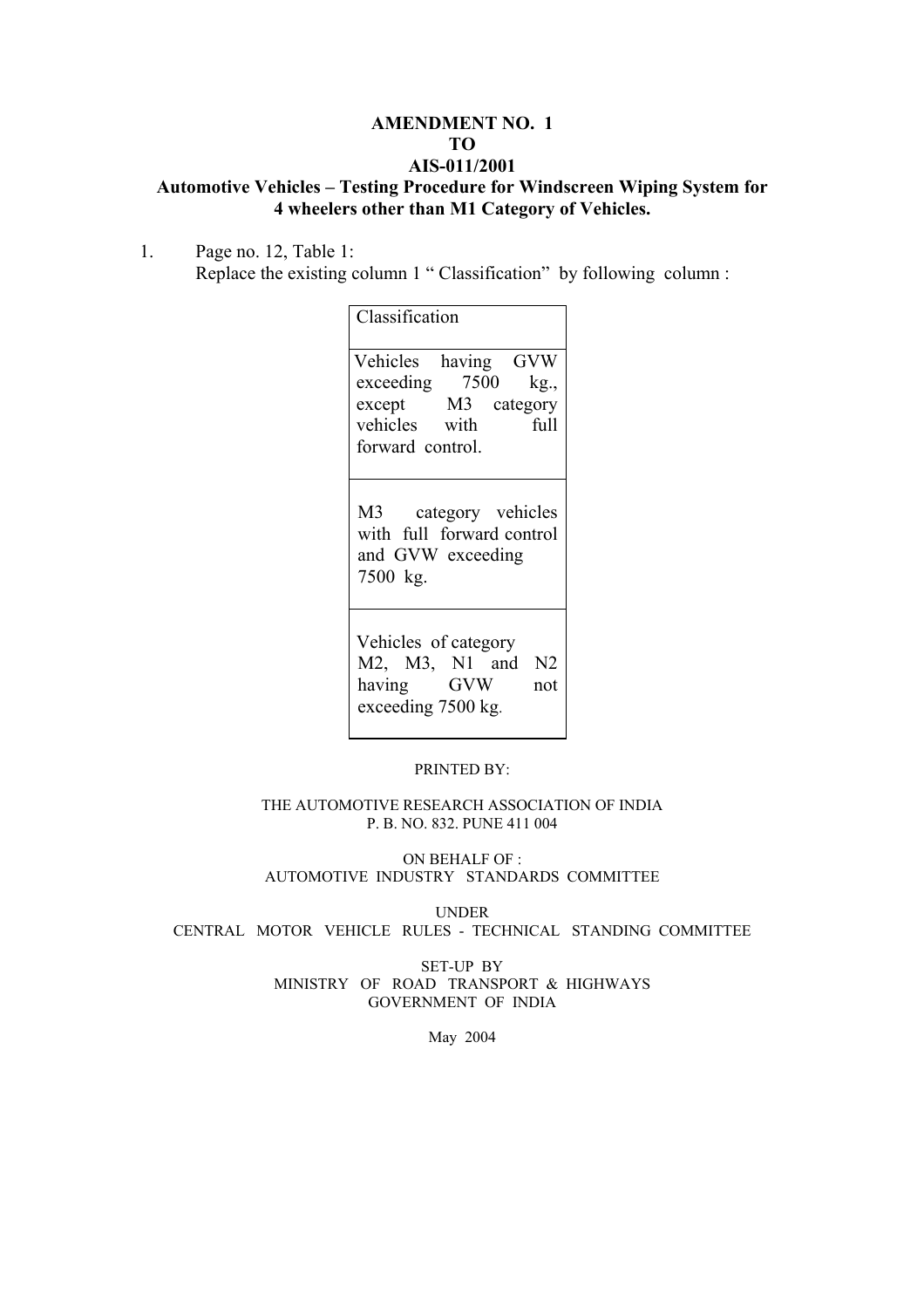# AUTOMOTIVE INDUSTRY STANDARD

# **Automotive Vehicles – Testing Procedure for Windscreen Wiping System for 4 Wheelers other than M1 Category of Vehicles**

PRINTED BY:

THE AUTOMOTIVE RESEARCH ASSOCIATION OF INDIA P. B. NO. 832. PUNE 411 004

ON BEHALF OF : AUTOMOTIVE INDUSTRY STANDARDS COMMITTEE

UNDER CENTRAL MOTOR VEHICLE RULES - TECHNICAL STANDING COMMITTEE

> SET-UP BY MINISTRY OF ROAD TRANSPORT & HIGHWAYS GOVERNMENT OF INDIA

> > April 2001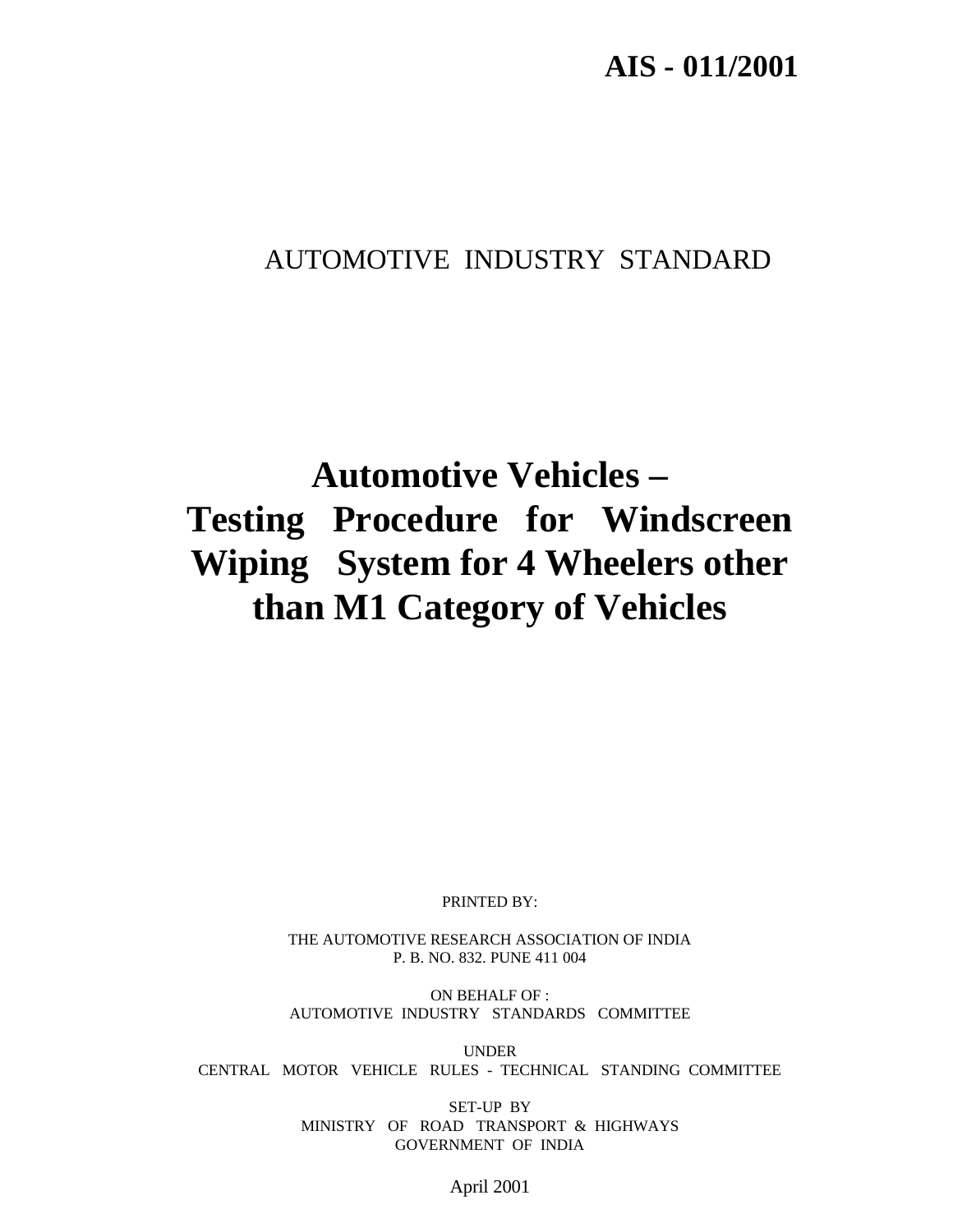|  | Status chart of the Standard to be used by the purchaser |  |  |  |  |
|--|----------------------------------------------------------|--|--|--|--|
|  | for updating the record                                  |  |  |  |  |

| Sr.<br>No. | Corr-<br>igenda. | Amend-<br>ment | <b>Revision</b> | <b>Date</b> | <b>Remark</b> | Misc. |
|------------|------------------|----------------|-----------------|-------------|---------------|-------|
|            |                  |                |                 |             |               |       |
|            |                  |                |                 |             |               |       |
|            |                  |                |                 |             |               |       |
|            |                  |                |                 |             |               |       |
|            |                  |                |                 |             |               |       |
|            |                  |                |                 |             |               |       |
|            |                  |                |                 |             |               |       |

**General remarks :**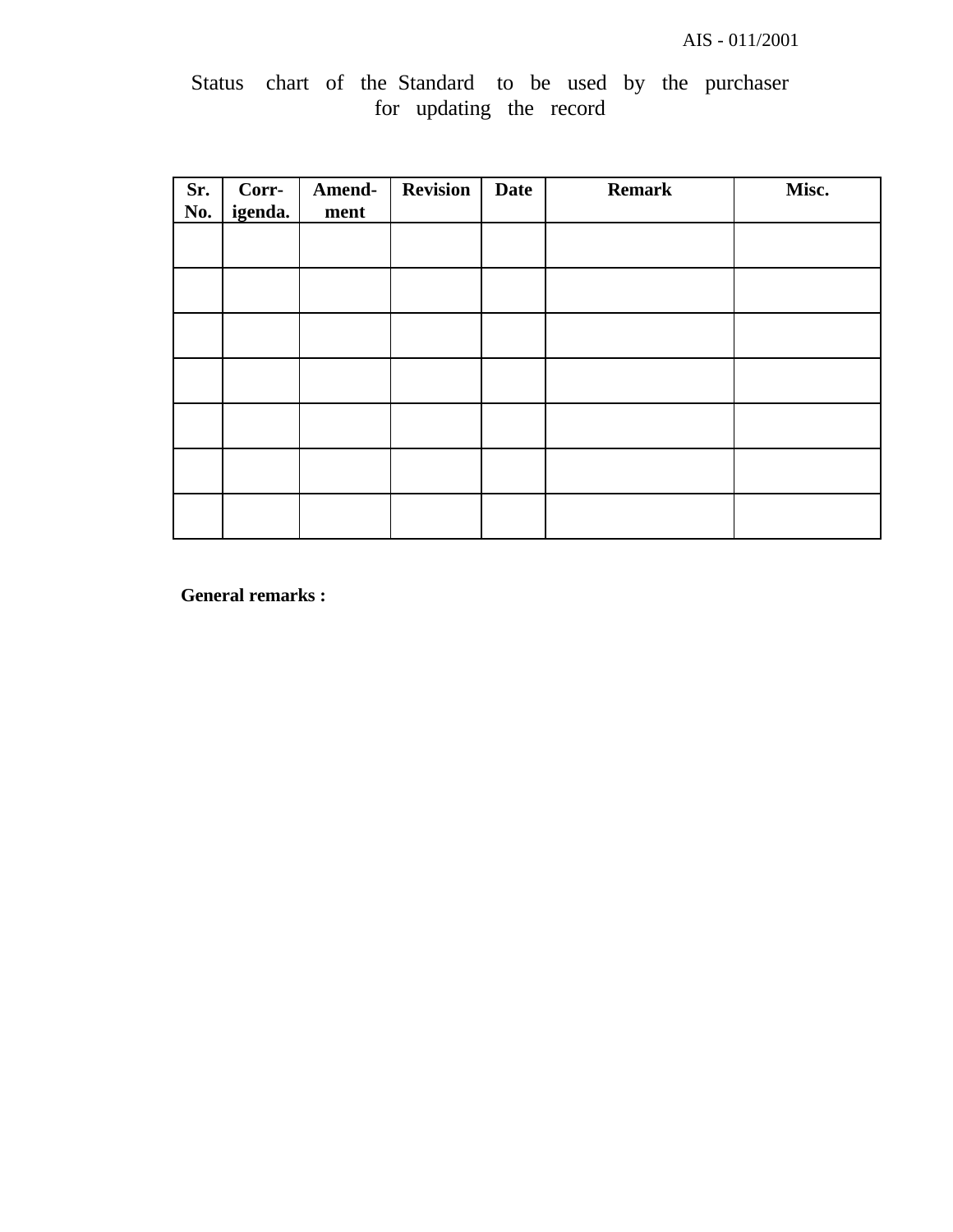AIS - 011/2001

#### **INTRODUCTION**

The Government of India felt the need for a permanent agency to expedite the publication of standards and development of test facilities in parallel when the work on the preparation of the standards is going on, as the development of improved safety critical parts can be undertaken only after the publication of the standard and commissioning of test facilities. To this end, the Ministry of Surface Transport (MOST) has constituted a permanent Automotive Industry Standard Committee (AISC) vide order No. RT-11028/11/97-MVL dated September 15, 1997. The standards prepared by AISC will be approved by the permanent CMVR Technical Standing Committee (CTSC). After approval, the Automotive Research Association of India, (ARAI), Pune, being the secretariat of the AIS Committee, has published this standard. For better dissemination of this information ARAI may publish this document on their Web site.

This standard AIS:011 is based on the CMVR DOC. NO. ARAI/005/101(2)/DECEMBER 1992. The standard is modified based on the discussions held till date with various organization concerned in executing and implementing the same to bring in the current trends and requirements.

In the process of harmonizing the Indian Standards with the EEC/ECE Standards the requirements of the windscreen wiping system were deliberated. As there was no reference EEC/ECE available for the other than M1 category of vehicles, it was decided to base this standard on the SAE test procedures. Other interpretational difficulties in implementation of the CMVR Doc. No. ARAI/005/101(2)/DECEMBER 1992 were also considered and the modified CMVR document has been released as AIS:011/1998.

As a separate standard is intended for the M1 category and the 3-wheeler vehicles the requirements of these categories have been excluded from this standard.

Considerable assistance has been taken from Federal Motor Vehicle Safety Standards, Australian Design Rules and particularly from SAE J941 JUN 97 for driver's eyellipse and its location.

The Committee responsible for preparation of this standard is given in Annexure - A.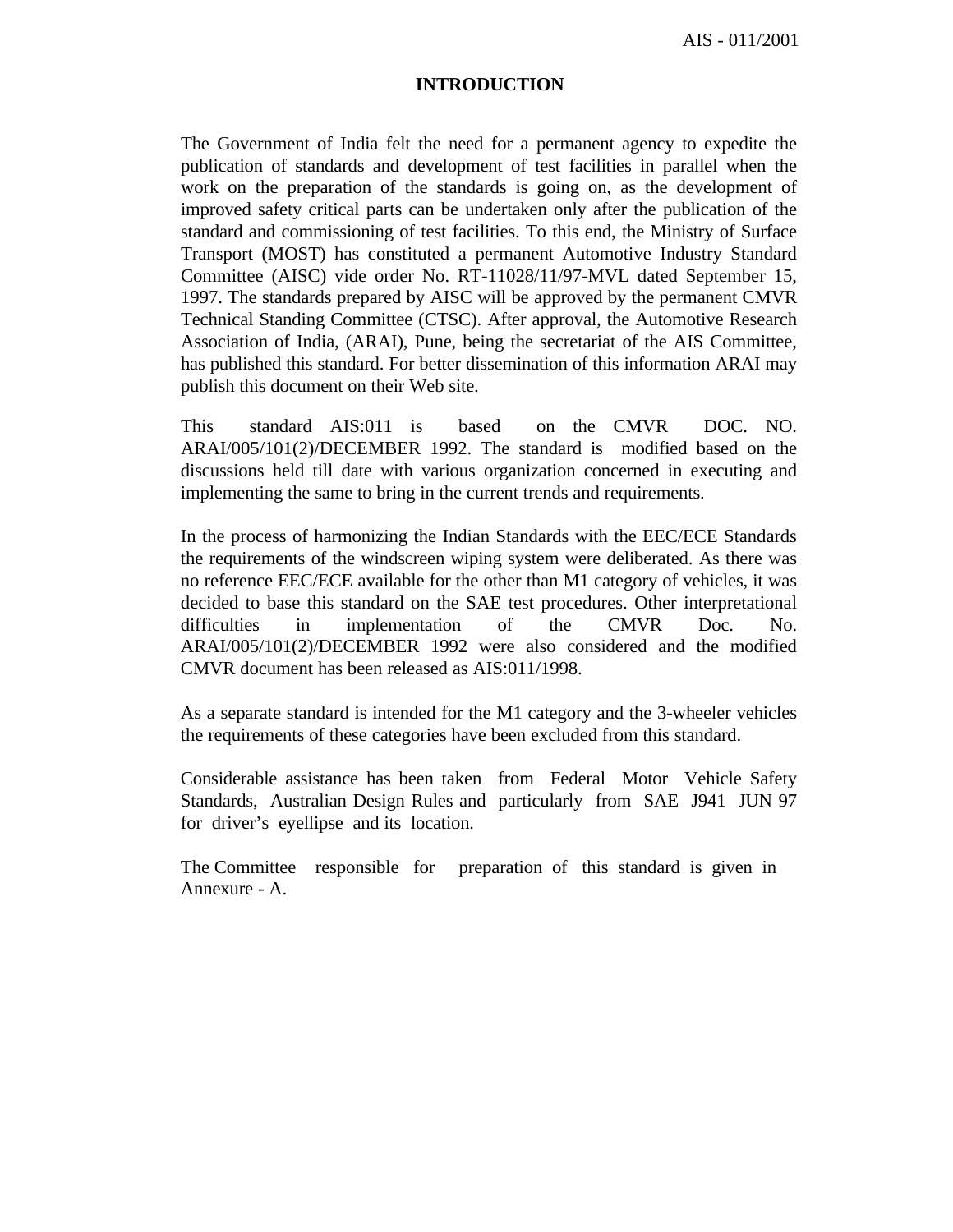# **Automotive Vehicles -Testing Procedure for Windscreen Wiping System for 4 Wheelers other than M1 category of Vehicles**

#### **1.0 SCOPE**

This standard specifies requirements for front windscreen wiping system.

#### **2.0 PURPOSE**

The purpose is to specify performance requirement of wiping system to ensure a clear visibility for the driver on the road during inclement weather so as to make the driving safe.

#### **3.0 APPLICATION**

This standard applies to all motor vehicles having minimum four wheels and having windscreen except M1 category of vehicles.

#### **4.0 DEFINITIONS**

For the purpose of this standard following definitions shall apply.

4.1 Windscreen Wiping System

The wiping system consists of all apparatus for cleaning the exterior surface of windscreen glazing together with the necessary devices and controls to actuate and arrest the operations.

4.2 Windscreen Wiper Blade

A device for clearing the effective wipe pattern, capable of receiving pressure from an arm comprising a suitable superstructure, for supporting and controlling a wiper blade element.

4.3 Wiper Blade Element

The resilient member of the wiper blade that contacts the windscreen glazing surface.

4.4 Effective Wipe Pattern

That portion of the wet windscreen glazing surface which is cleaned when the wiper blade travels through a cycle with system working on or above the minimum frequency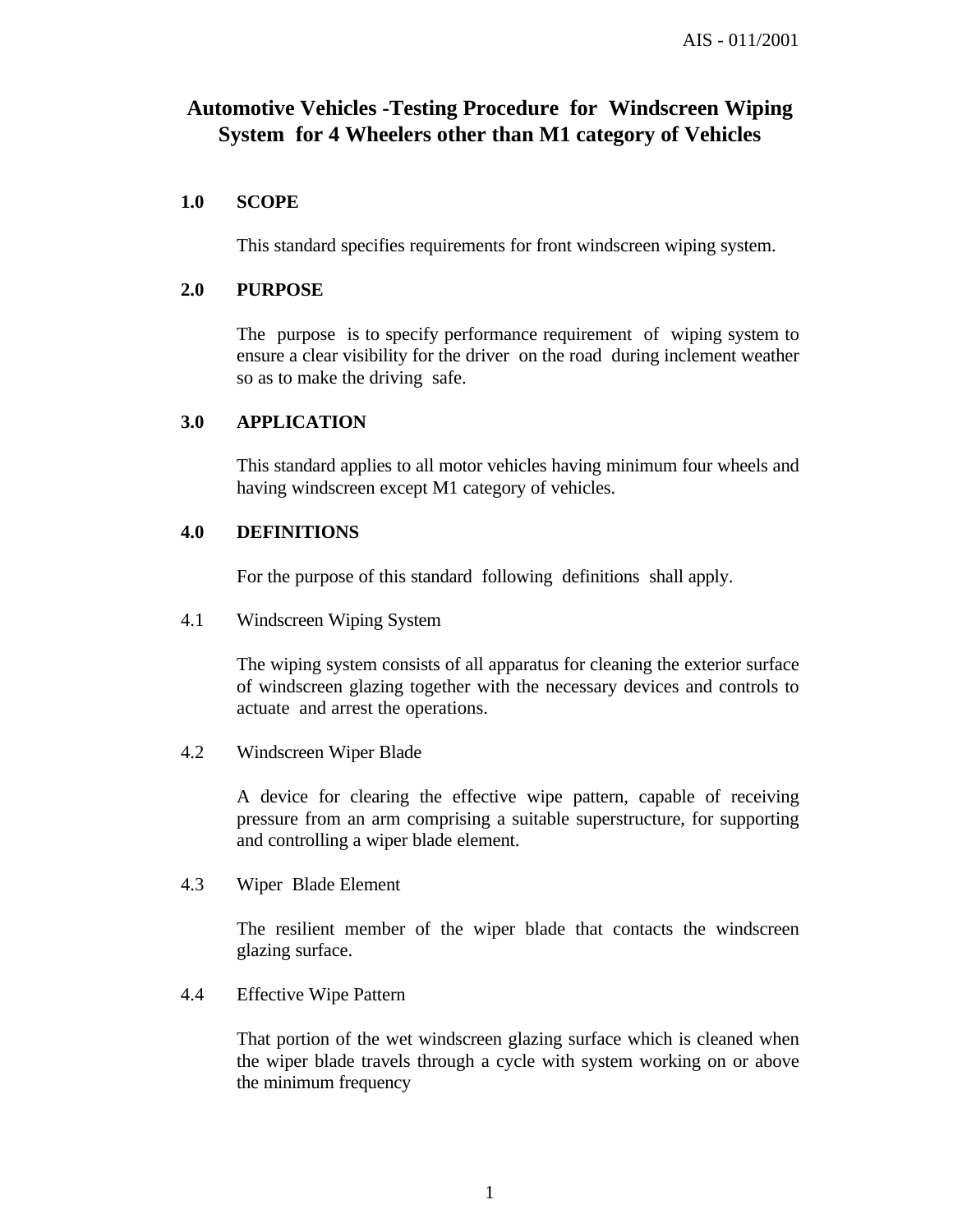#### 4.5 Tandem Pattern

The pattern produced by the wiper blades moving in the same direction across the windscreen glazing surface simultaneously.

4.6 Opposed Pattern

The pattern produced by the wiper blades moving in opposite directions across the windscreen glazing simultaneously.

4.7 Chatter

Irregular movement of the wiper blade usually accompanied by temporary visible radial lines and/or noise.

4.8 Ballooning

Unwiped area within the wiped pattern, varying in size and usually round.

4.9 Streaking

Fine accurate lines of unwiped moisture within the wipe pattern.

4.10 Scalloping

Uneven wipe at the outer periphery of pattern.

4.11 Lace Curtain

A maze of fine individual water droplets which are formed after the wiper blade passes over the windscreen glazing surface.

4.12 Hazing

An aerated film spread by the blade and resulting in a transient trailing band on the windscreen glazing surface.

4.13 Wiper Cycle

Wiper cycle shall consist of wiper blade movement during system operation from one extreme of the windscreen wipe pattern to the other extreme and return.

4.14 Snow Load

The load imposed on the wiper system by the accumulation of packed snow, resulting in a limitation of blade travel.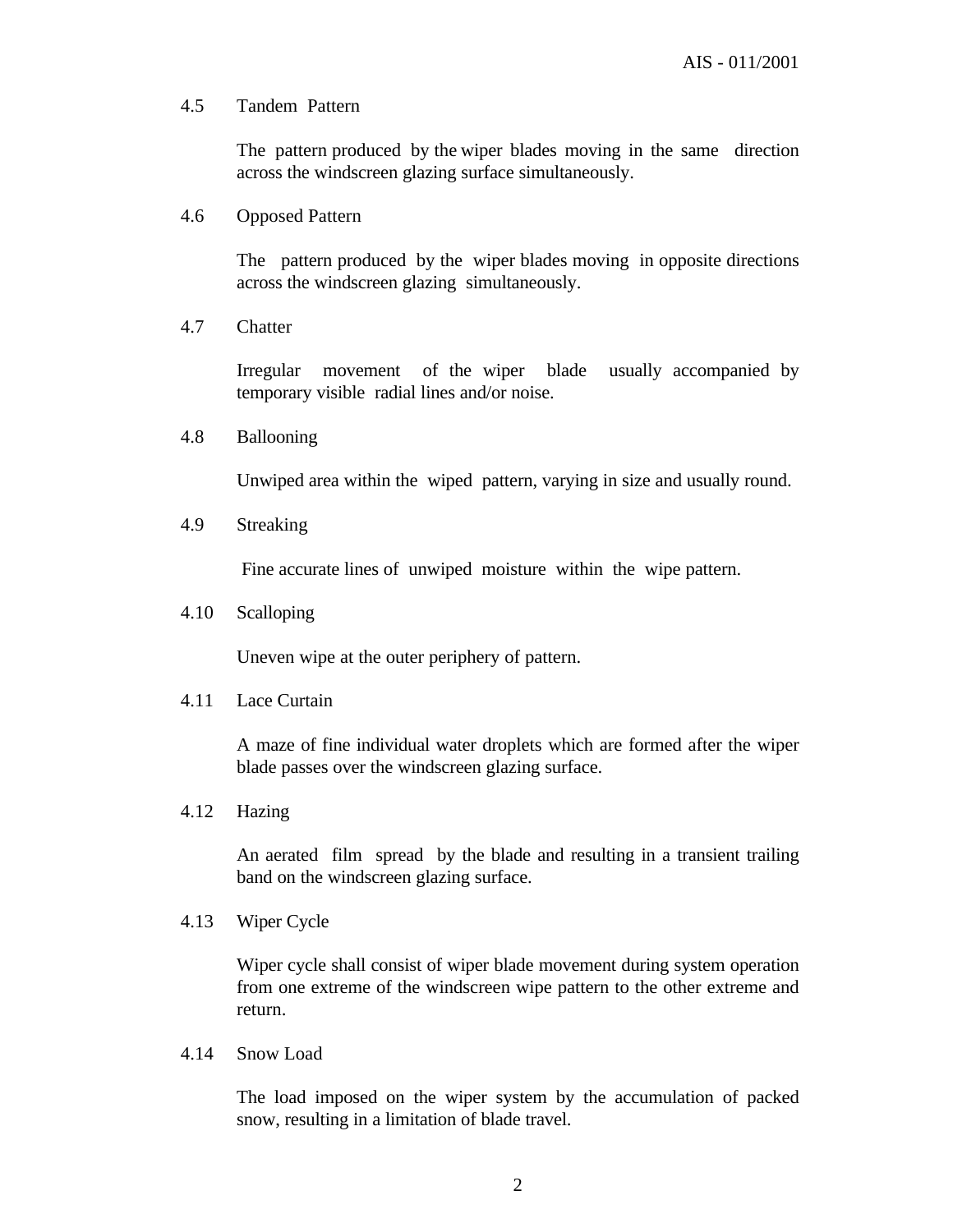#### 4.15 Motor Stall Torque

The maximum torque that the motor can maintain for two cycles at specified condition.

4.16 System Torque

Torque necessary to overcome maximum friction of the wiper blade and the driving mechanism under specified conditions.

4.17 Damp Dry

The condition of the windscreen which produces the highest friction during the transition from a wet to dry surface.

4.18 Moisture

Atmospheric water precipitation in liquid, semiliquid or frozen state (snow)

4.19 Relative Air Speed

The vector difference of vehicle speed and component of the wind speed parallel to the direction of travel of the vehicle.

4.20 Growth

Growth is the apparent increase in the wiped area due to the drying of the water or scatter of water on the boundaries of the real wiped area due to the very high wind velocity and the resultant shift of the wiper blade on both side ends of the stroke.

4.21 Unwrapped View

The actual surface area of glazing surface viewed by the driver from the inside of the vehicle taking into account the curvature, but without any side frame, top and bottom supports, central pillars and other decorative linings.

4.22 Daylight Opening (DLO)

The term 'Daylight Opening' (DLO) refers to the maximum unobstructed opening through any glass aperture, with reveal or garnish mouldings adjoining the glazing surface installed normal to the glass surface.

4.23 Glazing Surface Reference Line

Means the line resulting from the intersection of the glazing surface and a horizontal plane 635 mm above the seating reference point, as shown in figure 1 (b).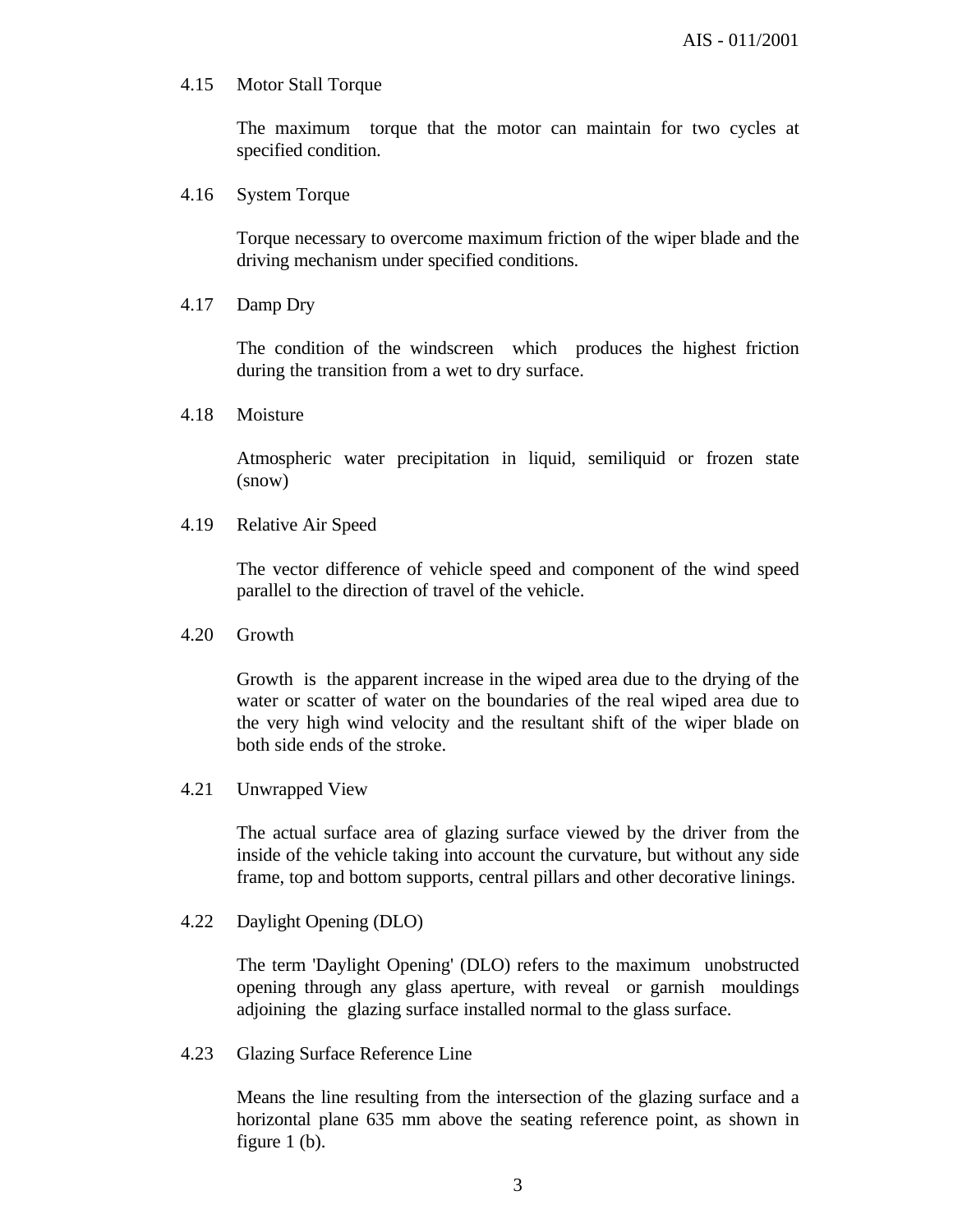#### 4.24 Overall Width

Means the maximum body width measured across the body, excluding hardware and applied mouldings, but including fenders when integral with body.

#### 4.25 Plan View Reference Line means

(a) For vehicle with bench type seats, a line parallel to the vehicle longitudinal centreline outboard of the steering wheel centreline 0.15 times the difference between one half of the shoulder room dimensions shown as 'a' in figure 2 and the distance between the steering wheel centreline to the vehicle centreline shown as 'b' in Figure 2.

(b) For vehicles with individual type seats - A line parallel to the vehicle longitudinal centreline located so that the geometric centre of the 95 percent eye range contour is positioned on the longitudinal centre line of the drivers designated seating position.

4.26 Shoulder Room Dimension means

The minimum lateral dimension between the door garnish mouldings or nearest interference measured in the lateral plan through the driver's seating reference point.

4.27 Eyellipse

The contraction of the words "eye" and "ellipse" used to describe a statistically derived elliptical model representing driver eye locations in road vehicles.

#### **5.0 REQUIREMENTS**

- 5.1 Each vehicle shall have a power driven windscreen wiping system that meets the requirements of 5.1.1 to 5.1.4.
- 5.1.1 The wiper system shall be capable of attaining the minimum operating frequency of 30 cycles per minute regardless of engine load and engine speed. If the windscreen wiper is having two or more sweep frequencies then;
	- (1) one of them shall not be less than 45 cycles/min (a cycle being the forward and return movement of the windscreen wiper.

(2) one of them shall not be less than 10 and not more than 55 cycles /min.

(3) The difference between the highest and the least one of the lower sweep frequencies must be at least 15 cycles/min.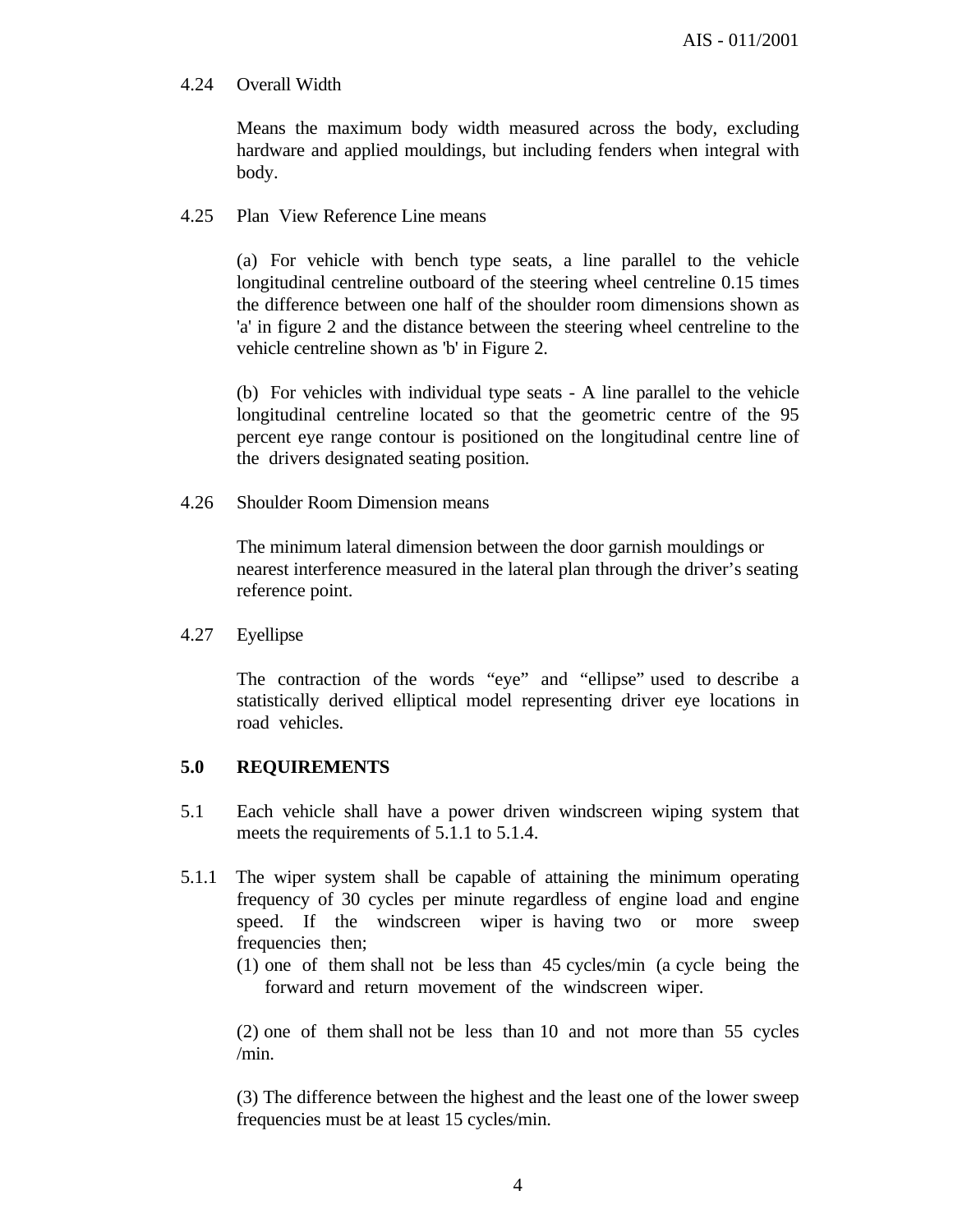5.1.2 Wiped Area: The minimum windscreen wiped area is described by three specific areas as percentage on defined areas on the exterior windscreen glazing surface. Three defined areas are developed with the vehicle loaded to the manufacturer's recommended designed load and are identified in Table 1 and 2 for all types of vehicle, as areas A, B and C. Each area will be established using the angles of Table 1 applied as shown in Figure 1 A and 1 B. In the side view, the upper and lower boundary of the area is established by the intersection of two planes, which are seen as lines tangent to the upper and lower edges of the eyellipse, with the windscreen glazing surface.

The planes are fixed by angles above and below X-X line. In the plan view, the left and the right boundary of the area is established by the intersection of two vertical planes tangent to the left and right edges of the eyellipse with the windscreen glazing surface. The planes are fixed by angles to the left and right of the X-X line. The areas used in determining the percentage of wiped area are those areas on the exterior glazing surface, which are not within 25 mm of the edge of the opaque support or rubber beading. The percentage is the ratio of wiped area within the defined area to the defined area, using test procedures established in Clause 6.2.1 (See Table 1 and 2 for percentages to be wiped).

The wiped area is the area of the design pattern as explained above plus growth (to be measured during the test) as shown in Figure 2. If the angles as per Table 1 meet outside the windscreen glazing surface, the areas lying on the windscreen within 25 mm from the edge of the rubber beading or opaque surface are to be considered.

5.1.3 Strength

The system shall be capable of withstanding the loads induced by stall, using test conditions and test procedures established in Clause 6.4 with all mechanical components remaining functional..

5.1.4 Temperature Operational Capability

The windscreen wiper system shall be capable of operating between temperatures 55  $\pm$  3°C and 0  $\pm$  3°C, using test procedures and test conditions established in clause 6.5.

- 5.2 Windscreen Wiper Blade
- 5.2.1 Ageing

The wiper blade element of the wiper blade assembly shall withstand the ozone test described in Clause 6.6.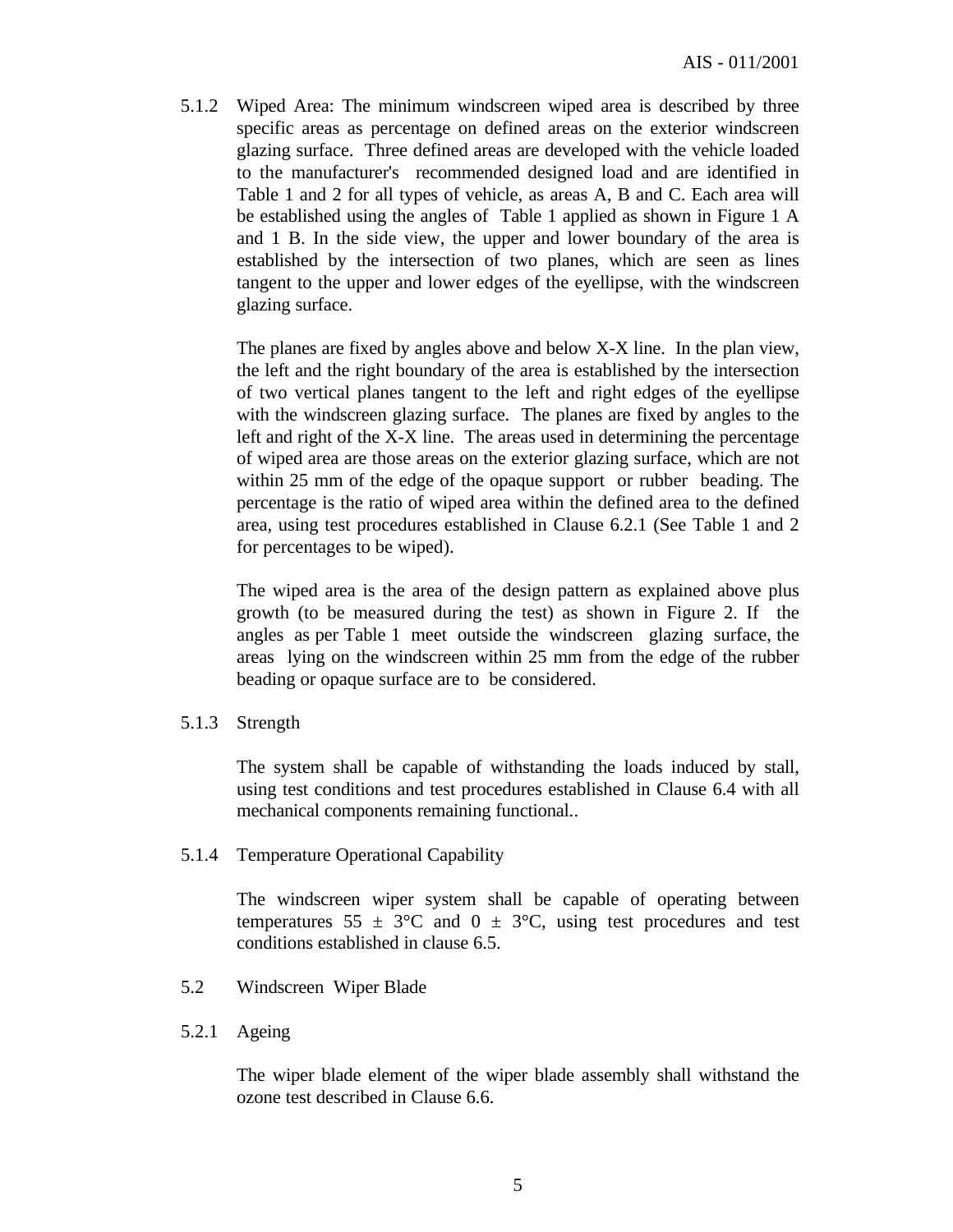#### 5.2.2 Chemical Resistance

A section of the wiper blade element when placed in a 50% solution of either methyl or isopropyl alcohol for a period of 24 hours shall not exceed by more than 2% weight change.

### **6.0 TEST PROCEDURE**

- 6.1 The test specified in Clauses 6.2 to 6.5 shall be conducted either on the complete vehicle with the wiper system installed on the vehicle or it shall be conducted with the help of the test equipment and test rig as described in Appendix 'A'.
- 6.2 Area to be wiped -Procedure
- 6.2.1 The procedure as given in Appendix 'A' will be followed using the test rig explained therein or on a complete vehicle.
- 6.3 Wiper System Frequency Test
- 6.3.1 Test Equipment

Apart from the test rig the additional equipments required will be Counters, Water Softener, Cleanser, Temperature measuring device and Voltmeter.

- 6.3.2 Wiper System frequency Test shall be conducted under the following conditions;
	- (a) Ambient temperature not exceeding 40°C
	- (b) Water temperature 40°C maximum.

(c) Water nozzles - to be located so as to provide an approximately equally distributed water flow on windscreen glazing surface at the rate of not less than 820 cc/min.

(d) Clean, Oil - free water.

(e) Power input level at electrical drive motor (frequency test only) shall be maintained at 6.75  $\pm$ 0.1, 13.5  $\pm$  0.1 and 27  $\pm$  0.2V for 6, 12 and 24V system respectively or power available at the drive motor, under normal vehicle operating conditions, as specified by vehicle manufacturer, whichever is less.

(f) Power input level at pneumatic drive motor (frequency test only) shall be maintained at  $7\pm1$  Kg/cm<sup>2</sup> air pressure or power available at the drive motor under normal vehicle operating conditions as specified by vehicle manufacturer whichever is less.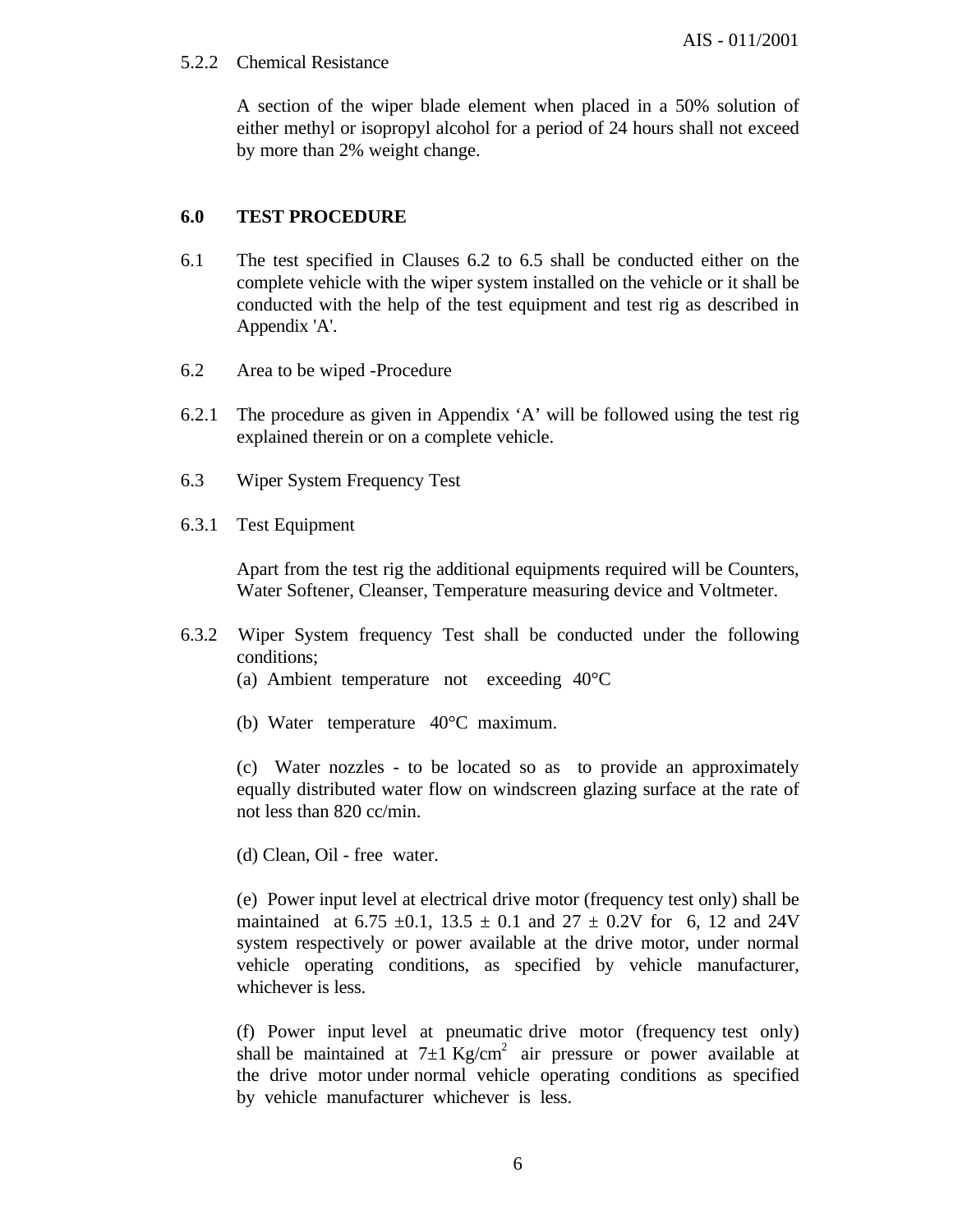#### 6.3.3 Frequency Test Procedure

Clean the windscreen. Water is to be applied continuously to the windscreen throughout the test, as indicated in Clause 6.3.2 (c). Apply power to the drive motor as specified in clause 6.3.2 *(e/f).* With appropriate control settings, determine system operating frequencies.

- 6.4 Test for Wiper System Stall
- 6.4.1 Test Equipment
	- (a) Test rig : As described in Appendix 'A' clause 1 (c)
	- (b) Power source : As described in Appendix 'A' Clause 1 (d).
- 6.4.2 Test Procedure

At an ambient temperature not exceeding 40°C and with the specified power supply, the wiper system shall meet the requirements specified in 5.1.3 when the wiper arms, in any position in the wipe circle, are restrained from movement for 15 seconds.

- 6.5 Test for Wiper System Temperature Operation Capability
- 6.5.1 Test Equipment

(a) General - Test rig, power source, timing device, and other pertinent equipment described in clause 6.3.1 shall be used in this test.

(b) Test Chamber - A room or chamber large enough to contain the complete test rig and capable of maintaining a temperature of 52°C to 80°C in the upper range and  $0^{\circ}$  to -10 $^{\circ}$ C in the lower range.

6.5.2 Hot Test procedure

The test rig and spray equipments are to be soaked in the test chamber at a temperature of  $55 \pm 3^{\circ}$  C for 4 hours. Following this soak period and in the same temperature environment, the wiper system and spray equipments are to be turned on and operated for a period of half an hour at maximum wiper speed control setting with water applied continuously as indicated in 6.3.2 (c).

#### 6.5.3 Cold Test

The test rig is to be soaked in the test chamber at temperature of  $0\pm3^{\circ}\text{C}$ for 4 hours. Following this soak period and in the same temperature environment, the wiper system is to be turned 'ON' and the wipers operated for half an hour at maximum wiper system speed control setting.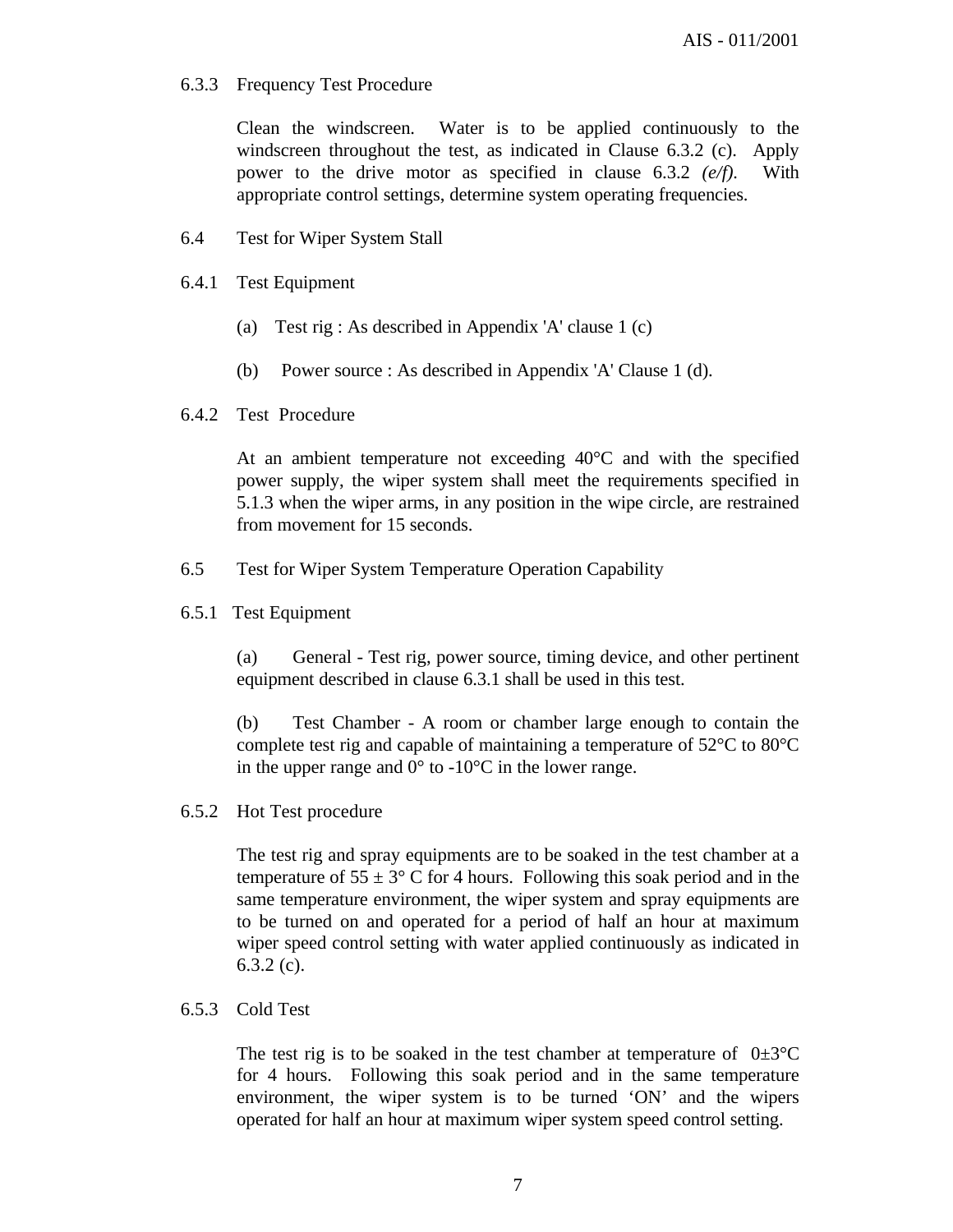- 6.6 Ozone Testing
- 6.6.1 Preparation of wiper blade element

A 150 mm specimen of the wiper blade element assembly is to be installed in a suitable clamping fixture, in which it is to be stretched so as to cause an extension of 15% measured between gauge, marks that are 100 mm. apart. The mounted specimens are then to be exposed for 48 hours in an ozonefree atmosphere.

6.6.2 Procedure

Test specimens are to be placed in the ozone test chamber for a period of 72 hours. The test chamber is to be operated at a temperature of  $40 \pm 3$  °C and at a concentration of 50 pphm, by volume.

6.6.3 Specimens shall be examined for signs of cracks and shall not show cracks under '7x' magnification.

## **7.0 CONFORMITY OF PRODUCTION REQUIREMENTS**

Whole vehicle COP procedure laid down by the Ministry of Road Transport and Highways shall be applicable for the purpose of COP, verification of all parameters shall be carried out.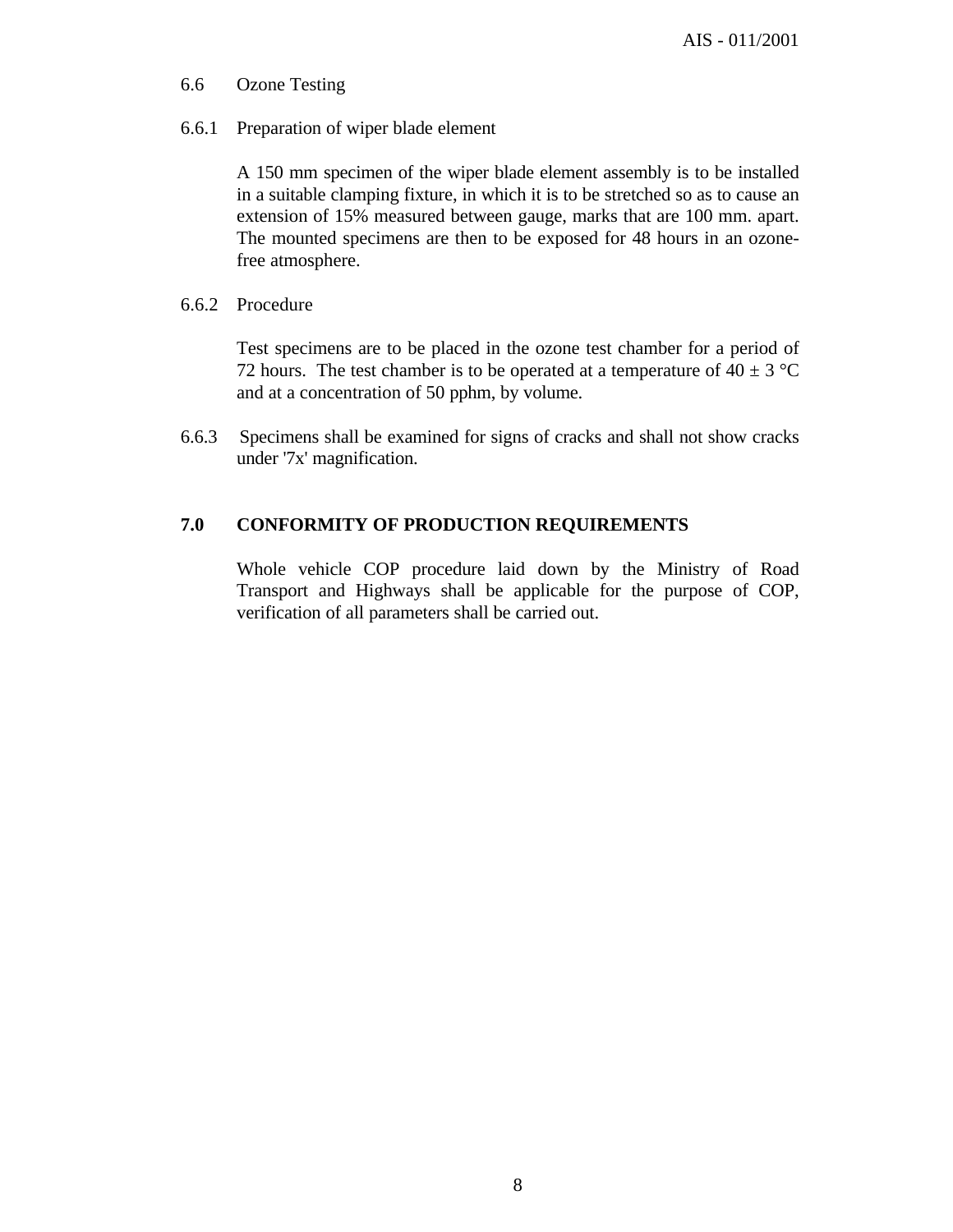#### **APPENDIX - A**

#### **TEST EQUIPMENTS AND TEST PROCEDURES**

#### **FOR WINDSCREEN WIPER**

#### **1.0 TEST REQUIREMENT**

(a) Drafting equipment sufficient for full-size windscreen and wiper system layout.

(b) Transparent heavy gauge plastic sheet - prepared in clear acetate or equivalent.

(c) Test rig - A test rig shall consist of structure capable of maintaining, throughout the test, the proper relationship of the glazing surface and the windshield wiping system components as established by the vehicle manufacturer.

(d) Power source - The power source shall supply to the wiper motor the maximum power expected by the vehicle manufacturer under the conditions specified in any of the test procedure's paragraphs.

(e) Spray equipment - spray nozzles to apply water to glazing surface.

#### **2.0 TEST PROCEDURES**

(a) Work to exterior surface of windshield glazing.

(b) The design wipe pattern will be as shown plus the growth due to wetted windshield and high - speed system operation. This growth may be determined experimentally or an assumed allowance for each direction of wipe may be utilized.

(c) All calculations shall be made in the unwrapped view.

(d) In vehicle position plan view and side view, layout windshield surface, DLO (day light opening) 95th percentile eyellipse and the areas A, B and C, are generated on the exterior of the windscreen, glazing surface using the angles.

(e) Develop an unwrapped view of the windscreen glazing surface and DLO. Design the wipe pattern, apply growth and transfer the pattern together with areas A, B and C into unwrapped view.

(f) Calculate the percentages of areas A, B and C that are wiped with design pattern plus growth in the unwrapped view.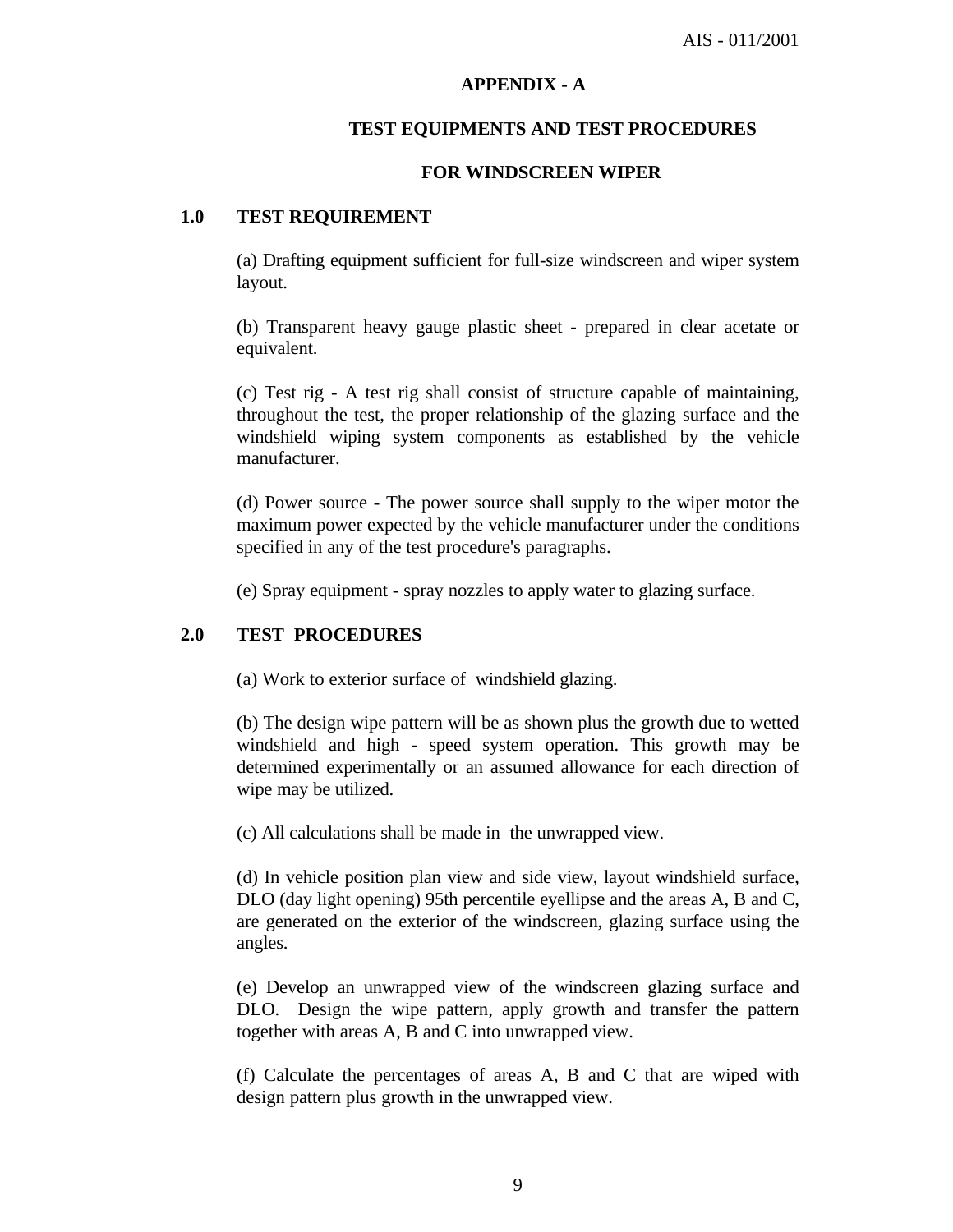#### **3.0 TEST RIG EVALUATION**

(a) Operate test rig with water 'ON' and wiper system on high speed, and mark outline of wipe pattern.

(b) Transfer full size unwrapped view with wipe pattern and areas A, B and C to transparent heavy gauge plastic sheet.

(c) Transfer wipe pattern from the test rig to the plastic sheet and recalculate the percentages of areas A, B and C that are wiped.

#### **4.0 TEST PROCEDURE FOR ESTABLISHING MOTOR VEHICLE DRIVER'S EYE LOCATION**

(a) Introduction

A procedure for determining the position of driver's eye on vehicle, as given below.

Manufacturer should specify the H point i.e., dimension H-30 and all the dimensions given in the figures  $1 \& 2$ . However, the H-point as determined by this method and other dimensions as measured on vehicle will be used for checking the requirements of windscreen wiping .These measurements will be recorded for comparing with the values specified by the manufacturer.

(b) Definitions

Class A Vehicles : Vehicles where driver's workspace is close to N1 category of vehicles. Following limits are given as guidelines (Ref. fig 1 and 2) Dimension H-30 equal to or less than 405 mm

Steering wheel diameter less than 450 mm Torso angle L-40 range 5° to 40°

Class B Vehicles: Vehicles where driver's workspace is close to heavy truck. Following limits are given as guidelines. (Ref. Fig 1 and 2)

Dimension H30 more than 405 mm Steering Wheel diameter more than 450 mm Torso angle L-40 range  $1^{\circ}$  to  $18^{\circ}$ .

(c) A 3D-H point machine is to be used .

(d) The 3D-H point machine is seated as in fig 1. The H point as given by machine is used .

(e) Eyellipse focus is taken at 635 mm above H point and right eye eyellipse focus is located as shown in fig 1(A) for bench seats. For bucket seats, right & left eye will be 32.5 mm on either side of steering wheel centre line.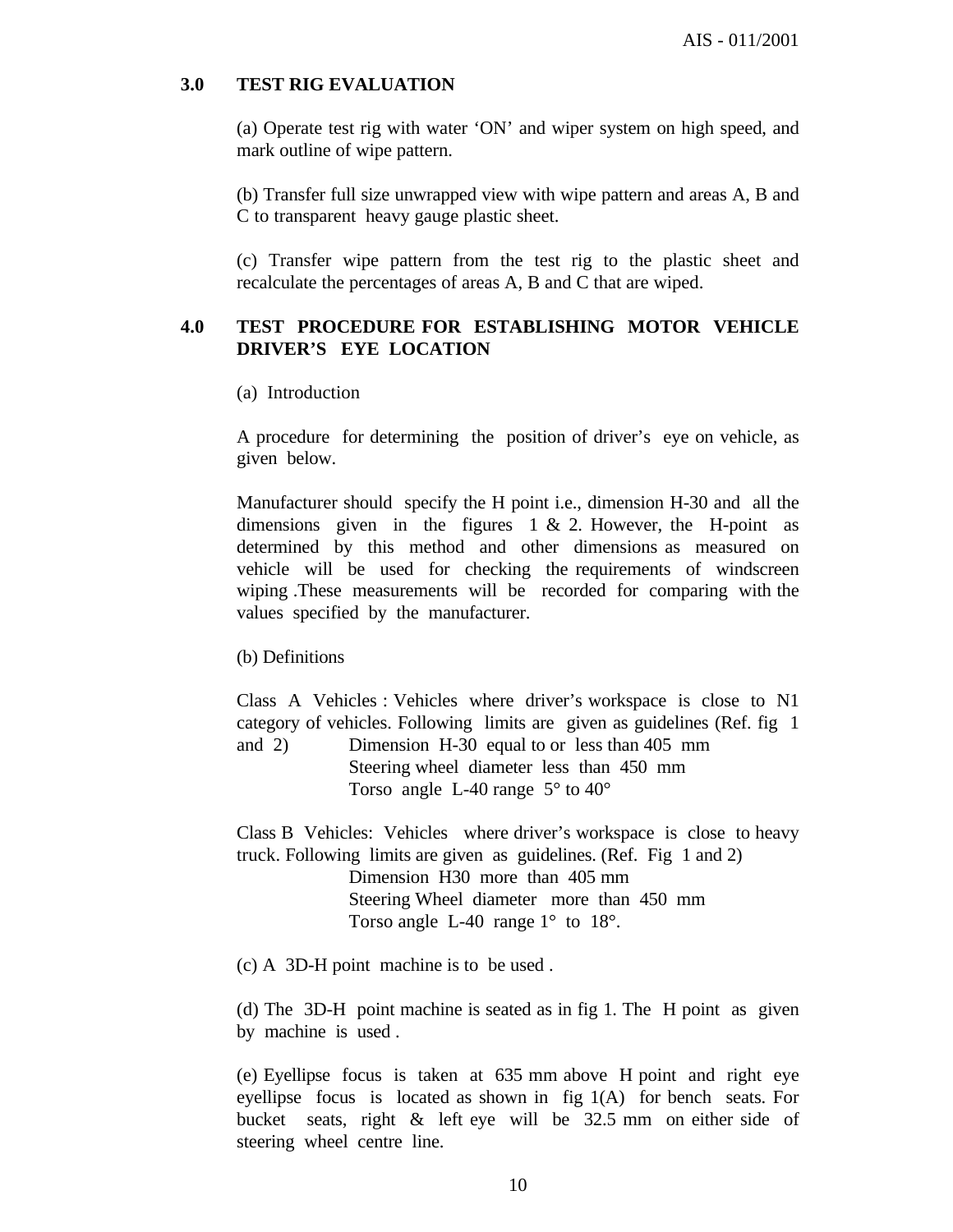(f) For further work any of the following methods may be used. (a) The dimensions may be now transferred to the computer and further work may be done by simulation .

(b) Any other method to achieve the geometrical requirements.

(g) Eyellipse for left & right eye are identical except that their centroids are separated horizontally by 65 mm.

(h) The eyellipse for each eye is separately rotated about its centroid.

 For A Class vehicles The x-axis is inward 5.4 degrees ( looking forward) in plan view and down 6.4 degrees (looking forward ) in side-view.

 For B Class vehicles The x-axis is inward 5.4 degrees (looking forward) in plan view and down 11.6 degrees (looking forward) in side-view.

(i) The angles as given in Table 1 are marked.

(j) Further work is now proceeded with as per the standard.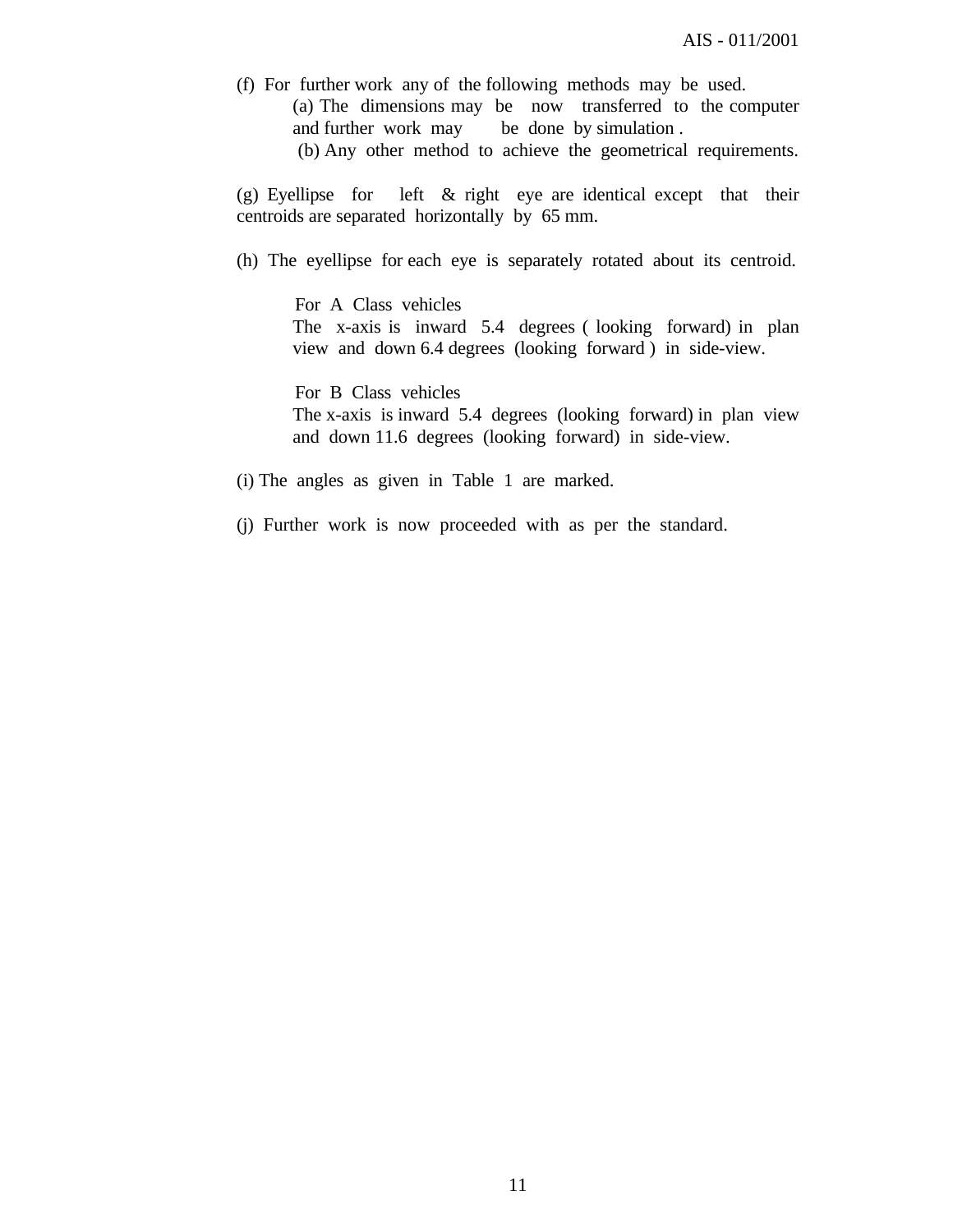#### **Four wheeled vehicles excluding M1 Category of vehicles (Ref. IS : 14272 Part I 1995)**

| Classification                                                                       | 'F' Dimensions<br>See Fig 1 B | Area                                           | Angle in Degrees                       |                                     |                    |                |
|--------------------------------------------------------------------------------------|-------------------------------|------------------------------------------------|----------------------------------------|-------------------------------------|--------------------|----------------|
|                                                                                      |                               |                                                | Up                                     | Down                                | Right              | Left           |
| Vehicles having<br>GVW exceeding<br>7500 kg. and<br>without full<br>forward control. | 0 to 1016 mm                  | A<br>$\bf{B}$<br>$\mathbf C$                   | 10<br>$\mathfrak{S}$<br>$\overline{5}$ | 5<br>$\overline{3}$<br>$\mathbf{1}$ | 18<br>14<br>10     | 56<br>53<br>15 |
|                                                                                      | 1016 to 1270 mm               | A<br>$\mathbf B$<br>$\mathcal{C}$              | $8\,$<br>$\frac{3}{3}$                 | 7<br>$rac{5}{3}$                    | 18<br>14<br>10     | 56<br>53<br>15 |
|                                                                                      | Above 1270 mm                 | $\mathbf{A}$<br>$\, {\bf B}$<br>$\mathbf C$    | 6<br>$\mathbf{1}$<br>$\mathbf{1}$      | 9<br>$\boldsymbol{7}$<br>5          | 18<br>14<br>10     | 56<br>53<br>15 |
| Vehicles with full<br>forward control<br>and GVW<br>exceeding<br>7500 kg.            | <b>ALL</b>                    | A<br>$\bf{B}$<br>$\mathcal{C}$                 | 7<br>$\sqrt{2}$<br>$\mathbf{1}$        | 14<br>11<br>11                      | 18<br>18<br>18     | 65<br>65<br>25 |
| Vehicles having<br>GVW not<br>exceeding<br>7500 kg.                                  | <b>ALL</b>                    | $\mathbf{A}$<br>$\, {\bf B}$<br>$\overline{C}$ | 7<br>$\overline{4}$<br>$\overline{3}$  | $\frac{5}{3}$<br>$\mathbf{1}$       | 16<br>13<br>$\tau$ | 49<br>46<br>13 |

# **TABLE 1**

**TABLE 2**

| Windshield Type |        | Minimum % Areas to be Wiped |      |
|-----------------|--------|-----------------------------|------|
|                 | Area A | Area B                      | Area |
| One Piece       | 80     | 94                          | QС   |
| Multi Piece     | bΣ     |                             | 84   |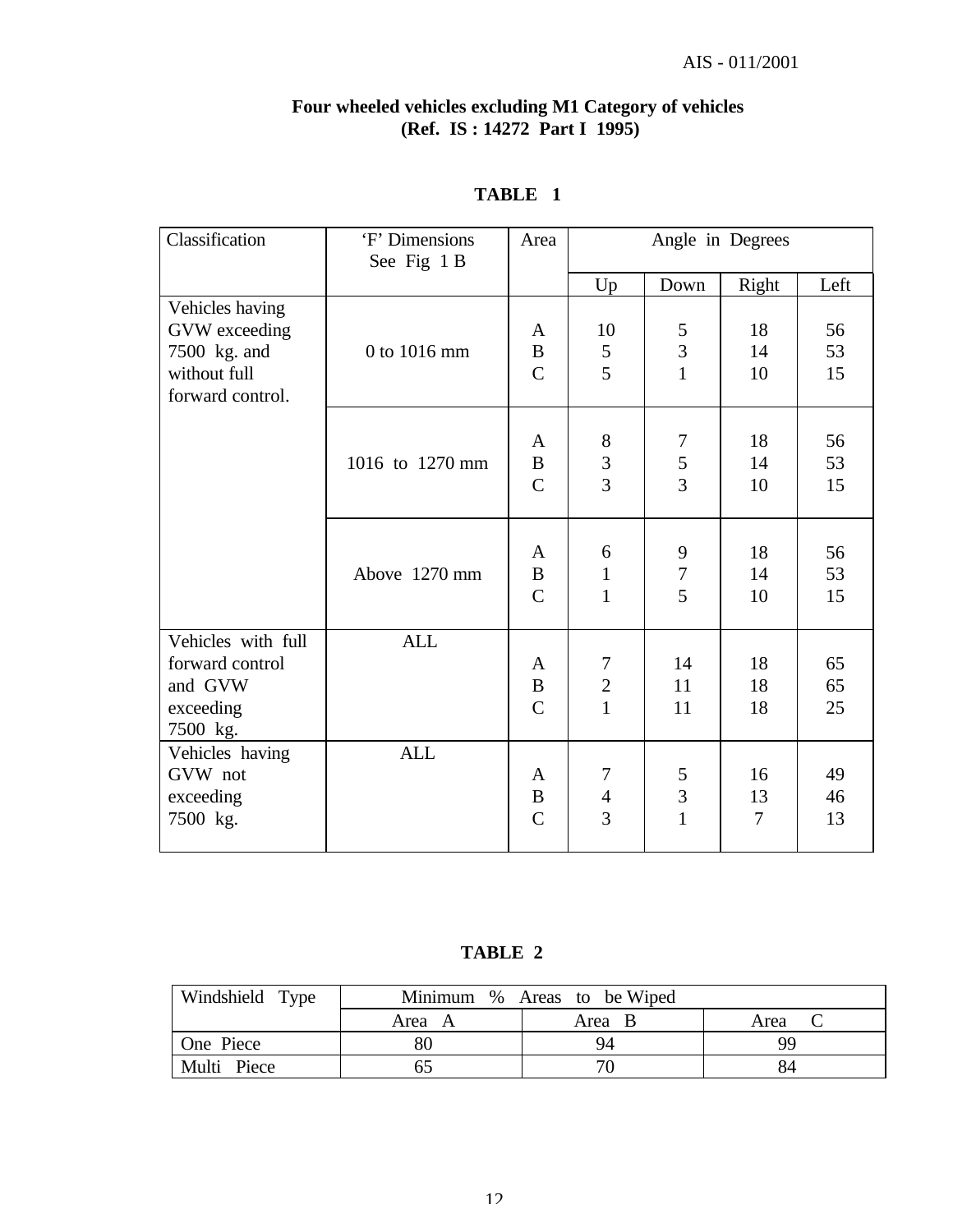

FOR RIGHT HAND DRIVE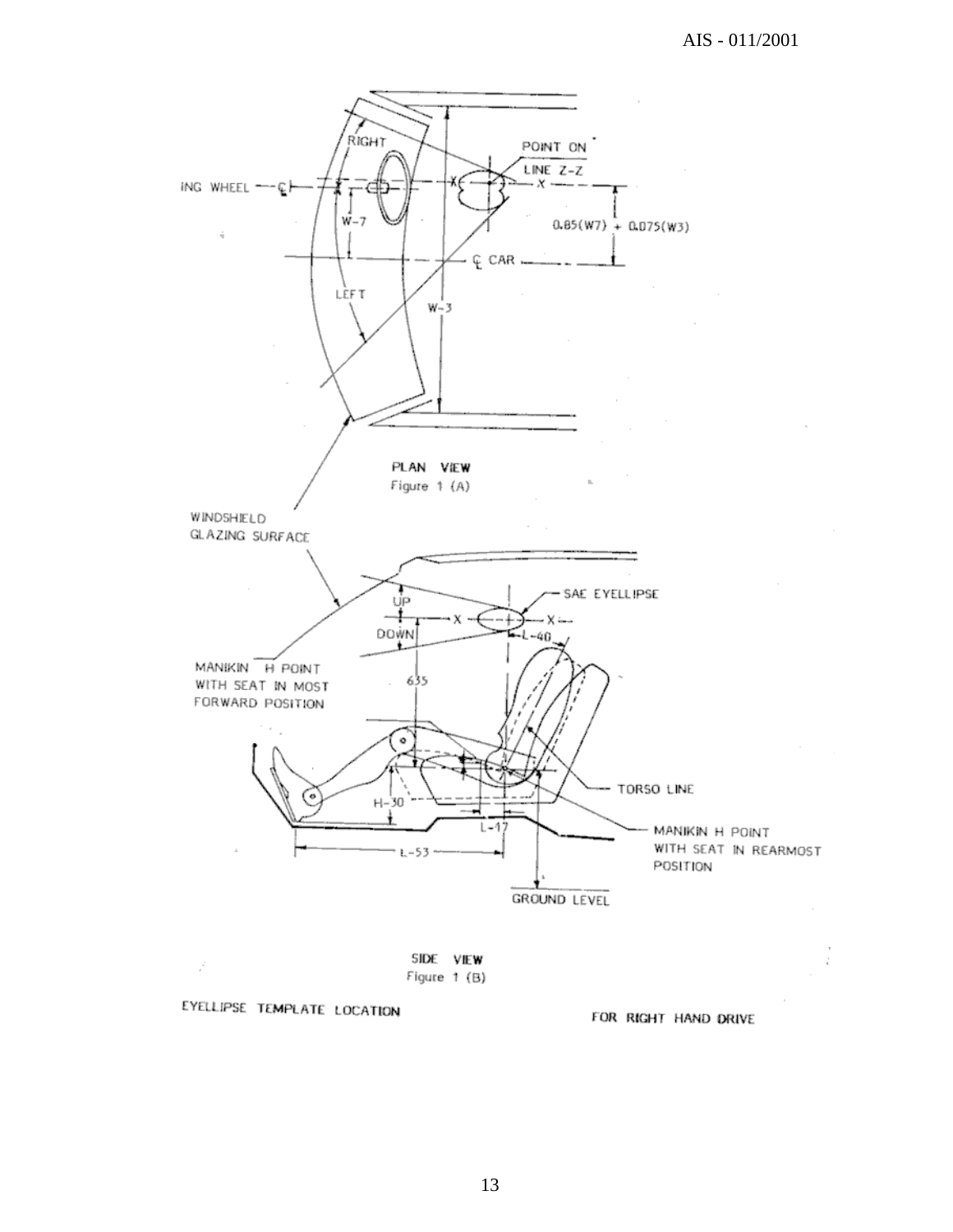÷

 $\overline{\phantom{a}}$ 

Ù.

 $\bullet$ 

#### WIPED AREA EVALUATION, DRAFTING TEST PROCEDURE - UNWRAPPED VIEW SHOWING WIPED PATTERN ON AREAS A, B, & C.

 $\mathcal{L}$ 

 $\sim$   $\sim$ 

 $\sim$ 

à.

ú

 $\mathcal{A}^{\mathcal{A}}$  and  $\mathcal{A}^{\mathcal{A}}$  are  $\mathcal{A}^{\mathcal{A}}$  .

EFFECTIVE WIPER PATTERN PATTERN GROWTH ADDED TANDEM PATTERN SHOWN (TYPICAL) C' WIPED AREA 'B' AREA A' AREA

**UNWRAPPED** REAR VIEW OF WINDSHIELD

 $\mathcal{F}^{\mathcal{G}}_{\mathcal{G}}$  .

Figure No.3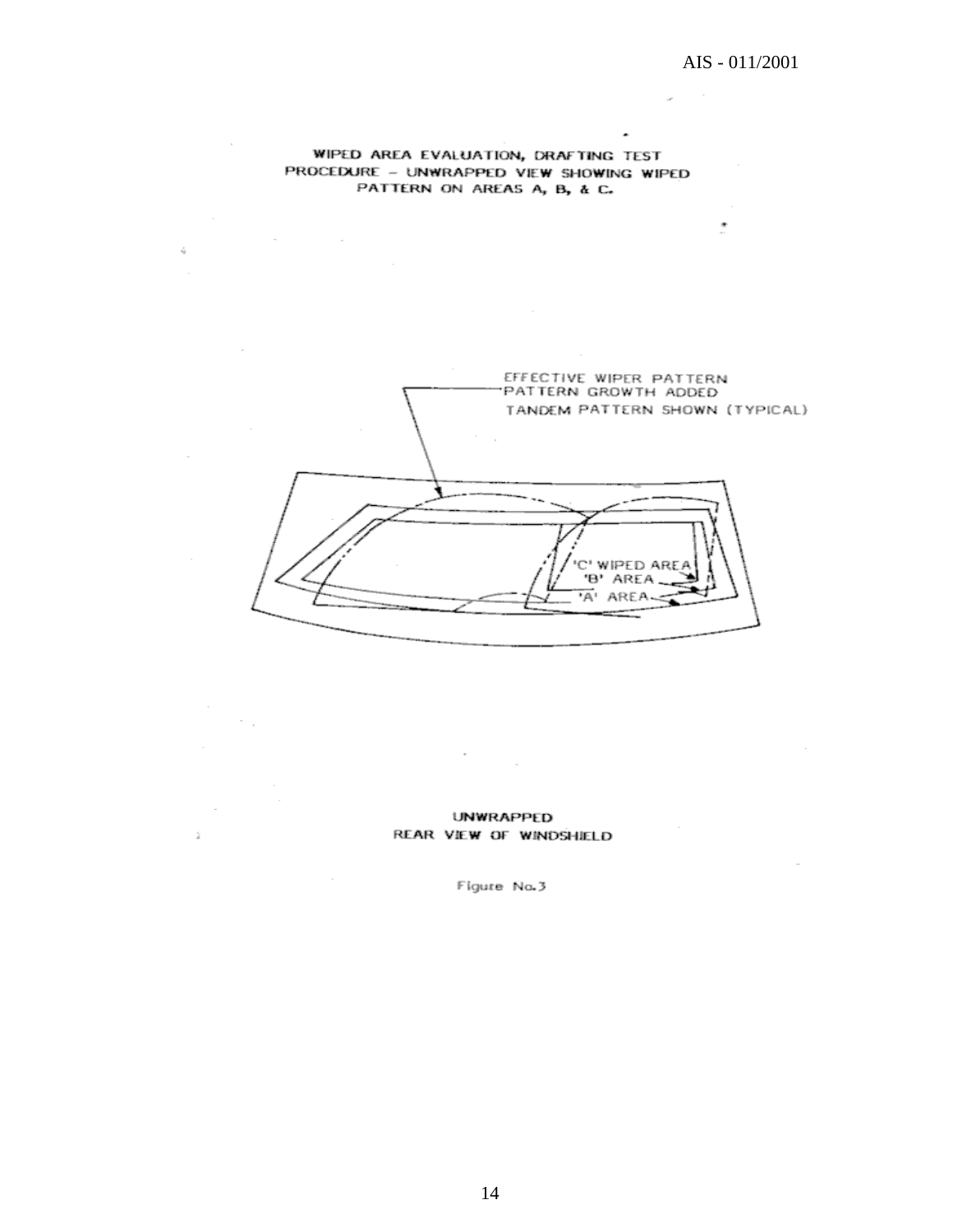

Figure No. 2